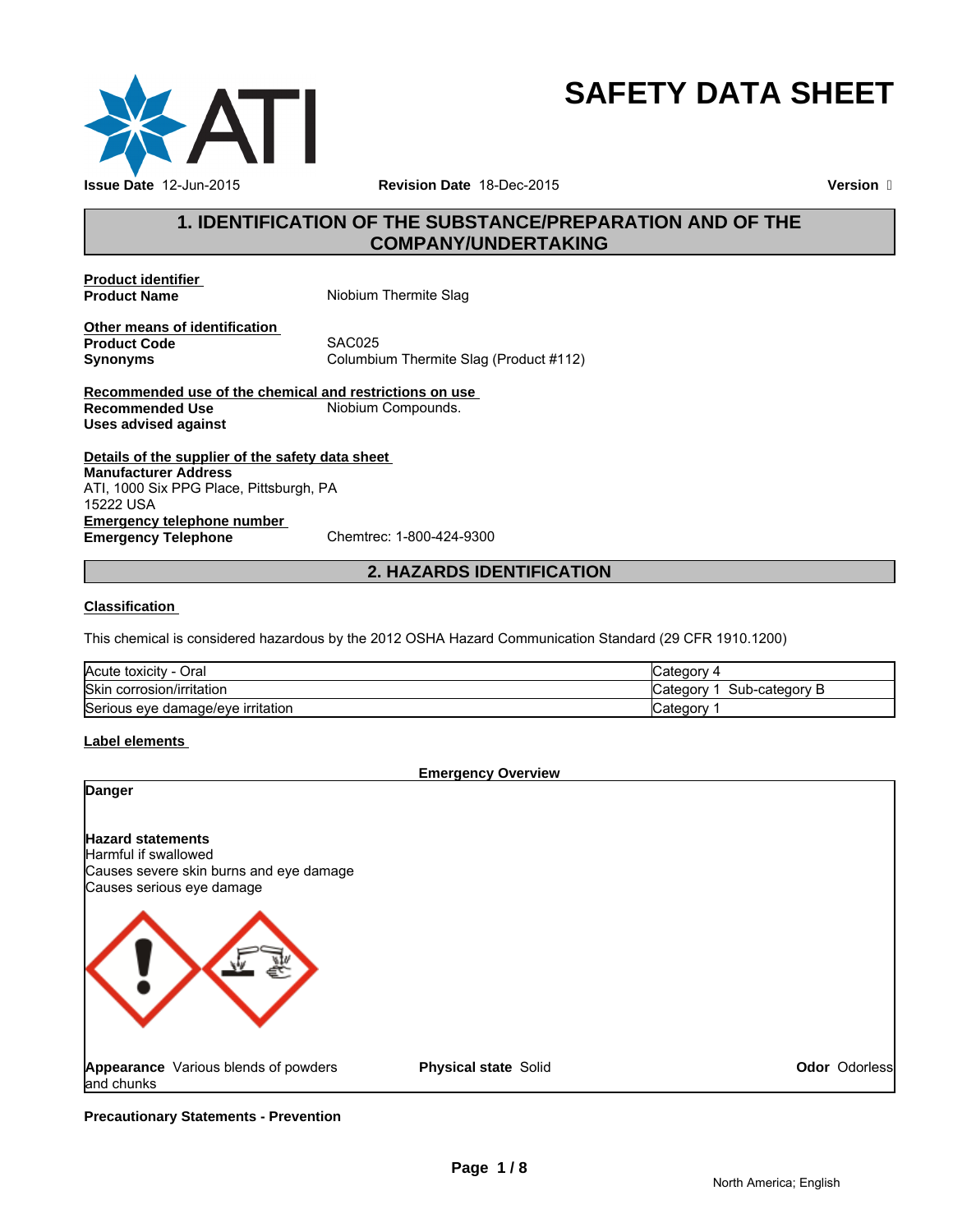Do not breathe dust/fume/gas/mist/vapors/spray Wash face, hands and any exposed skin thoroughly after handling Do not eat, drink or smoke when using this product Wear protective gloves/protective clothing/eye protection/face protection

# **Precautionary Statements - Response**

IF IN EYES: Rinse cautiously with water for several minutes. Remove contact lenses, if present and easy to do. Continue rinsing. Immediately call a POISON CENTER or doctor/physician. IF ON SKIN (or hair): Remove/Take off immediately all contaminated clothing, Rinse skin with water/shower Wash contaminated clothing before reuse IF INHALED: Remove victim to fresh air and keep at rest in a position comfortable for breathing IF SWALLOWED: Rinse mouth. Do NOT induce vomiting.

\_\_\_\_\_\_\_\_\_\_\_\_\_\_\_\_\_\_\_\_\_\_\_\_\_\_\_\_\_\_\_\_\_\_\_\_\_\_\_\_\_\_\_\_\_\_\_\_\_\_\_\_\_\_\_\_\_\_\_\_\_\_\_\_\_\_\_\_\_\_\_\_\_\_\_\_\_\_\_\_\_\_\_\_\_\_\_\_\_\_\_\_\_

# **Precautionary Statements - Disposal**

Dispose of contents/container to an approved waste disposal plant

**Hazards not otherwise classified (HNOC)**  Not applicable **Other Information**  Not applicable

# **3. COMPOSITION/INFORMATION ON INGREDIENTS**

**Synonyms** Columbium Thermite Slag (Product #112).

| <b>Chemical Name</b> | <b>CAS No.</b> | Weight-%  |
|----------------------|----------------|-----------|
| Aluminum Oxide       | 1344-28-1      | 75-85     |
| Barium Oxide         | 1304-28-5      | $15 - 25$ |
| Diniobium Pentaoxide | 1313-96-8      | 0-3       |
| Niobium (Columbium)  | 7440-03-1      | 0-3       |

# **4. FIRST AID MEASURES**

.

|  | <b>First aid measures</b> |  |
|--|---------------------------|--|
|  |                           |  |

| Eye contact                                                                | Rinse thoroughly with plenty of water for at least 15 minutes, lifting lower and upper eyelids.<br>Consult a physician.                                      |  |  |
|----------------------------------------------------------------------------|--------------------------------------------------------------------------------------------------------------------------------------------------------------|--|--|
| <b>Skin Contact</b>                                                        | Remove dry material from skin with a dry cloth, then flush with plenty of water.                                                                             |  |  |
| <b>Inhalation</b>                                                          | If excessive amounts of vapors, smoke, fume, or particles are inhaled during processing,<br>remove to fresh air and consult a qualified health professional. |  |  |
| Ingestion                                                                  | Do NOT induce vomiting. Clean mouth with water and drink afterwards plenty of water. Call<br>a physician or poison control center immediately.               |  |  |
| Most important symptoms and effects, both acute and delayed                |                                                                                                                                                              |  |  |
| <b>Symptoms</b>                                                            | None anticipated.                                                                                                                                            |  |  |
| Indication of any immediate medical attention and special treatment needed |                                                                                                                                                              |  |  |
| Note to physicians                                                         | Treat symptomatically.                                                                                                                                       |  |  |
|                                                                            |                                                                                                                                                              |  |  |

# **5. FIRE-FIGHTING MEASURES**

# **Suitable extinguishing media**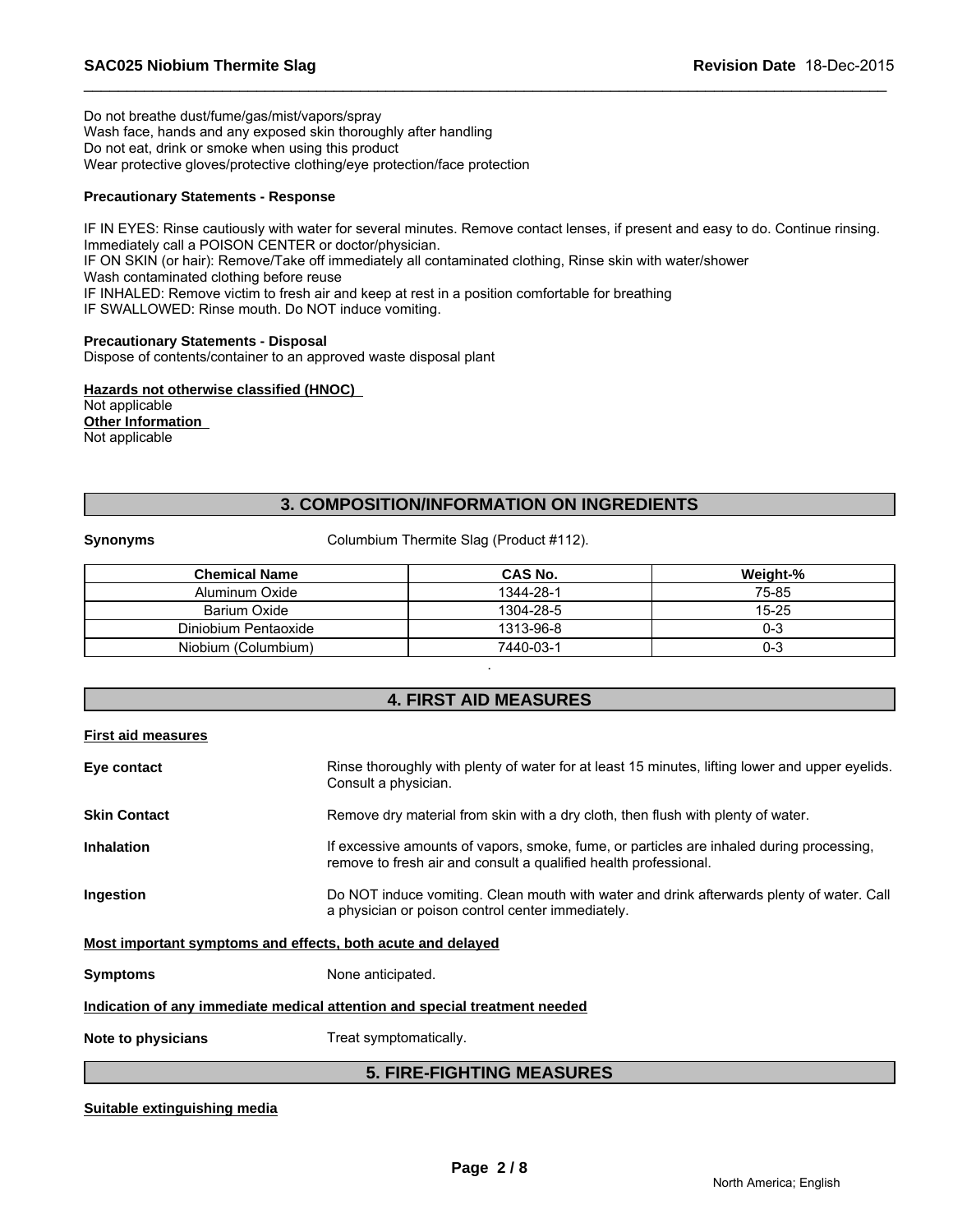Non-combustible.

**Unsuitable extinguishing media** Non-combustible.

**Specific hazards arising from the chemical** Non-combustible.

**Hazardous combustion products**Not applicable.

**Explosion data Sensitivity to Mechanical Impact** None. **Sensitivity to Static Discharge** None.

#### **Protective equipment and precautions for firefighters**

As in any fire, wear self-contained breathing apparatus pressure-demand, MSHA/NIOSH approved (or equivalent) respirator and full protective gear.

\_\_\_\_\_\_\_\_\_\_\_\_\_\_\_\_\_\_\_\_\_\_\_\_\_\_\_\_\_\_\_\_\_\_\_\_\_\_\_\_\_\_\_\_\_\_\_\_\_\_\_\_\_\_\_\_\_\_\_\_\_\_\_\_\_\_\_\_\_\_\_\_\_\_\_\_\_\_\_\_\_\_\_\_\_\_\_\_\_\_\_\_\_

# **6. ACCIDENTAL RELEASE MEASURES**

|                                                      | Personal precautions, protective equipment and emergency procedures             |  |  |
|------------------------------------------------------|---------------------------------------------------------------------------------|--|--|
| <b>Personal precautions</b>                          | Use personal protective equipment as required.                                  |  |  |
| For emergency responders                             | Use personal protective equipment as required.                                  |  |  |
| <b>Environmental precautions</b>                     |                                                                                 |  |  |
| <b>Environmental precautions</b>                     | See section 12 for additional ecological information.                           |  |  |
| Methods and material for containment and cleaning up |                                                                                 |  |  |
| <b>Methods for containment</b>                       | Prevent further leakage or spillage if safe to do so.                           |  |  |
| Methods for cleaning up                              | Sweep or shovel material into dry containers. Avoid creating uncontrolled dust. |  |  |
| 7. HANDLING AND STORAGE                              |                                                                                 |  |  |
| <b>Precautions for safe handling</b>                 |                                                                                 |  |  |

**Advice on safe handling** Handle in accordance with good industrial hygiene and safety practice.

# **Conditions for safe storage, including any incompatibilities**

**Storage Conditions** Keep in properly labeled containers.

**Incompatible materials** None known.

# **8. EXPOSURE CONTROLS/PERSONAL PROTECTION**

#### **Control parameters**

| <b>Chemical Name</b>              | <b>ACGIH TLV</b>                   | <b>OSHA PEL</b>                                                                    |
|-----------------------------------|------------------------------------|------------------------------------------------------------------------------------|
| Aluminum Oxide<br>1344-28-1       | TWA: 1 $mg/m3$ respirable fraction | TWA: $15 \text{ mg/m}^3$ total dust<br>TWA: $5 \text{ mg/m}^3$ respirable fraction |
| Barium Oxide<br>1304-28-5         | TWA: $0.5 \text{ mg/m}^3$ Ba       | TWA: $0.5 \text{ mg/m}^3$ Ba                                                       |
| Diniobium Pentaoxide<br>1313-96-8 |                                    |                                                                                    |
| Niobium (Columbium)<br>7440-03-1  | $\overline{\phantom{a}}$           | -                                                                                  |

#### **Appropriate engineering controls**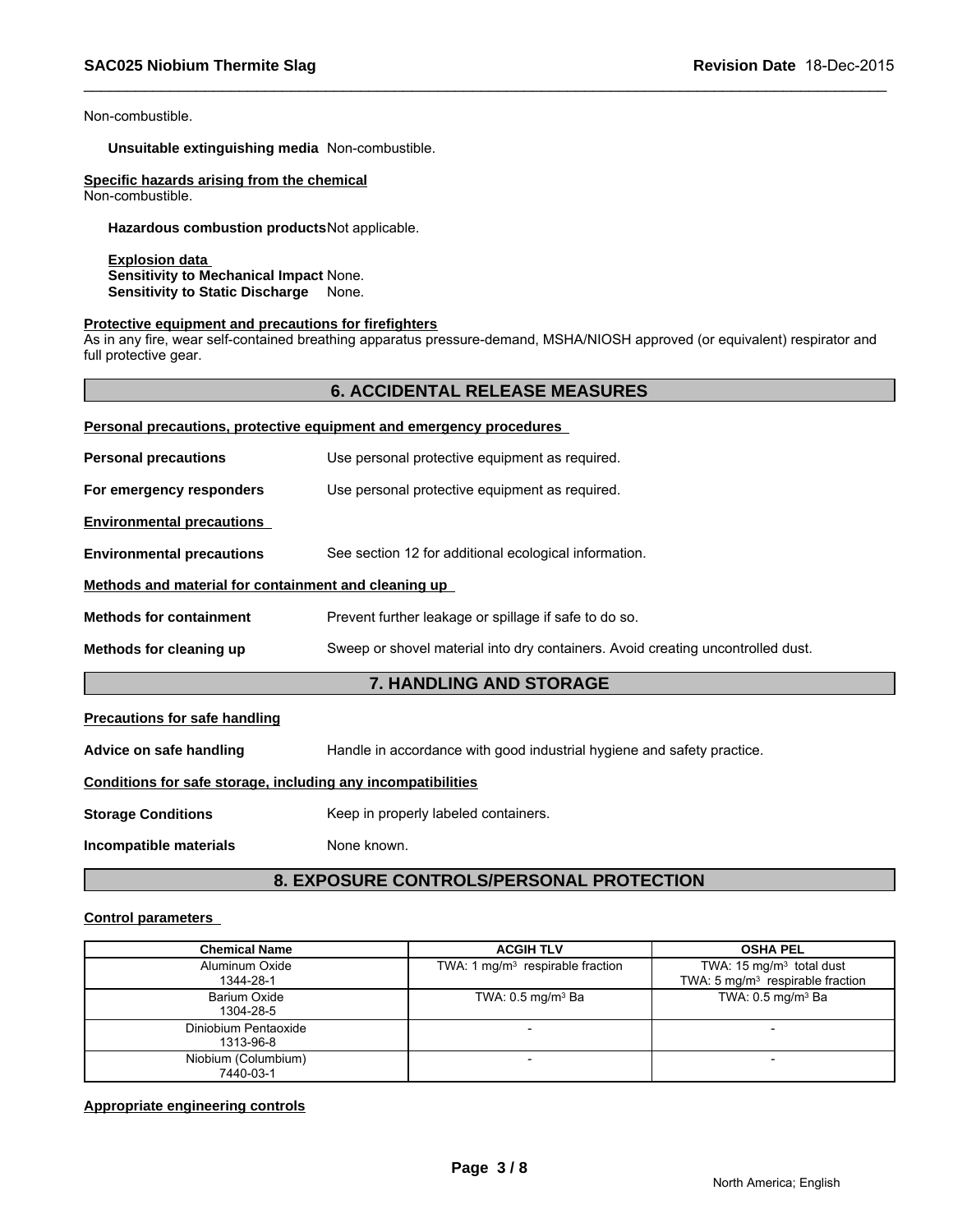| <b>Engineering Controls</b>                                           | Avoid generation of uncontrolled particles.                                                                                                                                                                                                                                                                                                                                    |  |  |  |
|-----------------------------------------------------------------------|--------------------------------------------------------------------------------------------------------------------------------------------------------------------------------------------------------------------------------------------------------------------------------------------------------------------------------------------------------------------------------|--|--|--|
| Individual protection measures, such as personal protective equipment |                                                                                                                                                                                                                                                                                                                                                                                |  |  |  |
| <b>Eye/face protection</b>                                            | If a risk of eye injury or irritation is present, appropriate eye protection is recommended; for<br>example, tight-fitting goggles, foam-lined safety glasses or other protective equipment that<br>shields the eyes.                                                                                                                                                          |  |  |  |
| Skin and body protection                                              | Wear impervious protective clothing, including boots, gloves, lab coat, apron or coveralls,<br>as appropriate, to prevent skin contact.                                                                                                                                                                                                                                        |  |  |  |
| <b>Respiratory protection</b>                                         | When particulates/fumes/gases are generated and if exposure limits are exceeded or<br>irritation is experienced, proper approved respiratory protection should be worn.<br>Positive-pressure supplied air respirators may be required for high airborne contaminat<br>concentrations. Respiratory protection must be provided in accordance with current local<br>regulations. |  |  |  |
| <b>General Hygiene Considerations</b>                                 | Handle in accordance with good industrial hygiene and safety practice.                                                                                                                                                                                                                                                                                                         |  |  |  |
|                                                                       | A BUVAIA U JUB AUFHUAJI BRABEBTIEA                                                                                                                                                                                                                                                                                                                                             |  |  |  |

\_\_\_\_\_\_\_\_\_\_\_\_\_\_\_\_\_\_\_\_\_\_\_\_\_\_\_\_\_\_\_\_\_\_\_\_\_\_\_\_\_\_\_\_\_\_\_\_\_\_\_\_\_\_\_\_\_\_\_\_\_\_\_\_\_\_\_\_\_\_\_\_\_\_\_\_\_\_\_\_\_\_\_\_\_\_\_\_\_\_\_\_\_

# **9. PHYSICAL AND CHEMICAL PROPERTIES**

# **Information on basic physical and chemical properties**

| Solid             |                                        |                                                                                                                                                                                                               |
|-------------------|----------------------------------------|---------------------------------------------------------------------------------------------------------------------------------------------------------------------------------------------------------------|
|                   |                                        | Odorless                                                                                                                                                                                                      |
| gray              | <b>Odor threshold</b>                  | Not applicable                                                                                                                                                                                                |
| <b>Values</b>     | Remarks • Method                       |                                                                                                                                                                                                               |
|                   |                                        |                                                                                                                                                                                                               |
| 1900 °C / 3450 °F | Not applicable                         |                                                                                                                                                                                                               |
|                   | Not applicable                         |                                                                                                                                                                                                               |
|                   |                                        |                                                                                                                                                                                                               |
|                   | Not applicable                         |                                                                                                                                                                                                               |
|                   | Not flammable                          |                                                                                                                                                                                                               |
|                   | Not applicable                         |                                                                                                                                                                                                               |
|                   |                                        |                                                                                                                                                                                                               |
|                   |                                        |                                                                                                                                                                                                               |
|                   |                                        |                                                                                                                                                                                                               |
|                   |                                        |                                                                                                                                                                                                               |
| 4                 |                                        |                                                                                                                                                                                                               |
| $0.5 - 1$         |                                        |                                                                                                                                                                                                               |
|                   |                                        |                                                                                                                                                                                                               |
|                   |                                        |                                                                                                                                                                                                               |
|                   |                                        |                                                                                                                                                                                                               |
|                   |                                        |                                                                                                                                                                                                               |
|                   |                                        |                                                                                                                                                                                                               |
|                   |                                        |                                                                                                                                                                                                               |
|                   |                                        |                                                                                                                                                                                                               |
| Not applicable    |                                        |                                                                                                                                                                                                               |
|                   |                                        |                                                                                                                                                                                                               |
|                   |                                        |                                                                                                                                                                                                               |
|                   |                                        |                                                                                                                                                                                                               |
|                   |                                        |                                                                                                                                                                                                               |
|                   |                                        |                                                                                                                                                                                                               |
| 150-190 lb/ft3    |                                        |                                                                                                                                                                                                               |
|                   | >7<br>Not applicable<br>Not applicable | Various blends of powders and chunks Odor<br>Not applicable<br>Not applicable<br>Not applicable<br>Not applicable<br>Soluble in water<br>Not applicable<br>Not applicable<br>Not applicable<br>Not applicable |

# **10. STABILITY AND REACTIVITY**

**Reactivity**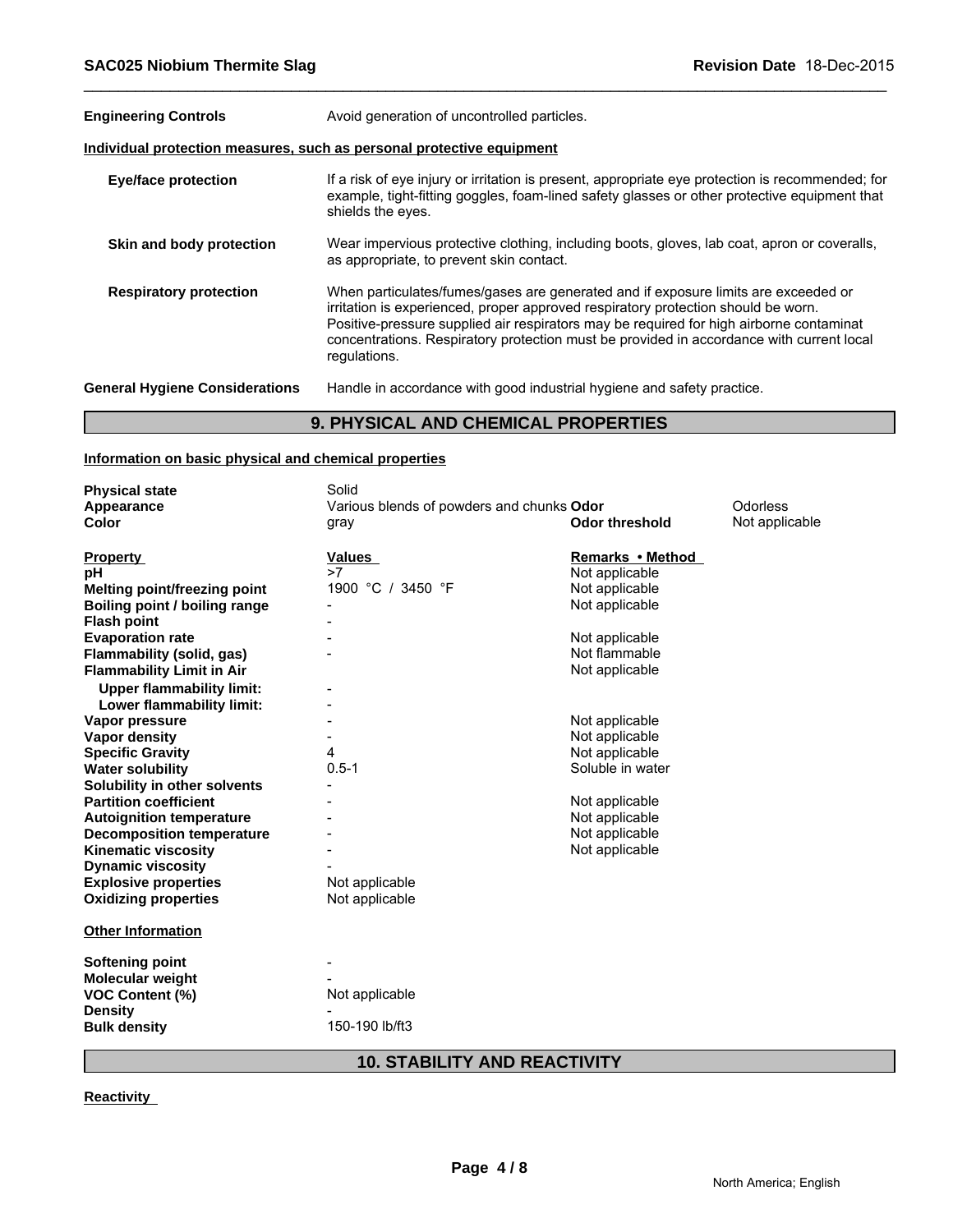Not applicable

# **Chemical stability** Stable under normal conditions. **Possibility of Hazardous Reactions** None under normal processing.<br>Hazardous polymerization Hazardous polymerization does not occur.

**Conditions to avoid** Dust formation and dust accumulation. **Incompatible materials** None known. **Hazardous Decomposition Products** Not applicable.

# **11. TOXICOLOGICAL INFORMATION**

\_\_\_\_\_\_\_\_\_\_\_\_\_\_\_\_\_\_\_\_\_\_\_\_\_\_\_\_\_\_\_\_\_\_\_\_\_\_\_\_\_\_\_\_\_\_\_\_\_\_\_\_\_\_\_\_\_\_\_\_\_\_\_\_\_\_\_\_\_\_\_\_\_\_\_\_\_\_\_\_\_\_\_\_\_\_\_\_\_\_\_\_\_

#### **Information on likely routes of exposure**

| <b>Product Information</b>                                                            |                         |                                                           |                        |  |  |
|---------------------------------------------------------------------------------------|-------------------------|-----------------------------------------------------------|------------------------|--|--|
| <b>Inhalation</b>                                                                     | Product not classified. |                                                           |                        |  |  |
| Corrosive to the eyes and may cause severe damage including blindness.<br>Eye contact |                         |                                                           |                        |  |  |
| <b>Skin Contact</b>                                                                   |                         | Contact causes severe skin irritation and possible burns. |                        |  |  |
| Ingestion                                                                             | Harmful if swallowed.   |                                                           |                        |  |  |
| <b>Chemical Name</b>                                                                  | Oral LD50               | Dermal LD50                                               | <b>Inhalation LC50</b> |  |  |
| .                                                                                     |                         |                                                           |                        |  |  |

| .                                 |                   |                 |               |  |
|-----------------------------------|-------------------|-----------------|---------------|--|
| Aluminum Oxide<br>1344-28-1       | 15,900 mg/kg bw   |                 | $7.6$ mg/L    |  |
| Barium Oxide<br>1304-28-5         | 146 mg/kg bw      |                 |               |  |
| Niobium (Columbium)<br>7440-03-1  | > 10,000 mg/kg bw | > 2000 mg/kg bw |               |  |
| Diniobium Pentaoxide<br>1313-96-8 | $>8000$ mg/kg bw  |                 | $> 3.89$ mg/L |  |

# **Information on toxicological effects**

**Symptoms** None known.

# **Delayed and immediate effects as well as chronic effects from short and long-term exposure**

| <b>Acute toxicity</b><br><b>Skin corrosion/irritation</b><br>Serious eye damage/eye irritation<br><b>Sensitization</b><br><b>Germ cell mutagenicity</b><br>Carcinogenicity | Harmful if swallowed.<br>Causes severe burns.<br>Risk of serious damage to eyes.<br>Product not classified.<br>Product not classified.<br>Product not classified. |  |
|----------------------------------------------------------------------------------------------------------------------------------------------------------------------------|-------------------------------------------------------------------------------------------------------------------------------------------------------------------|--|
| <b>Reproductive toxicity</b><br><b>STOT - single exposure</b><br><b>STOT - repeated exposure</b><br><b>Aspiration hazard</b>                                               | Product not classified.<br>Product not classified.<br>Product not classified.<br>Product not classified.                                                          |  |

# **12. ECOLOGICAL INFORMATION**

# **Ecotoxicity**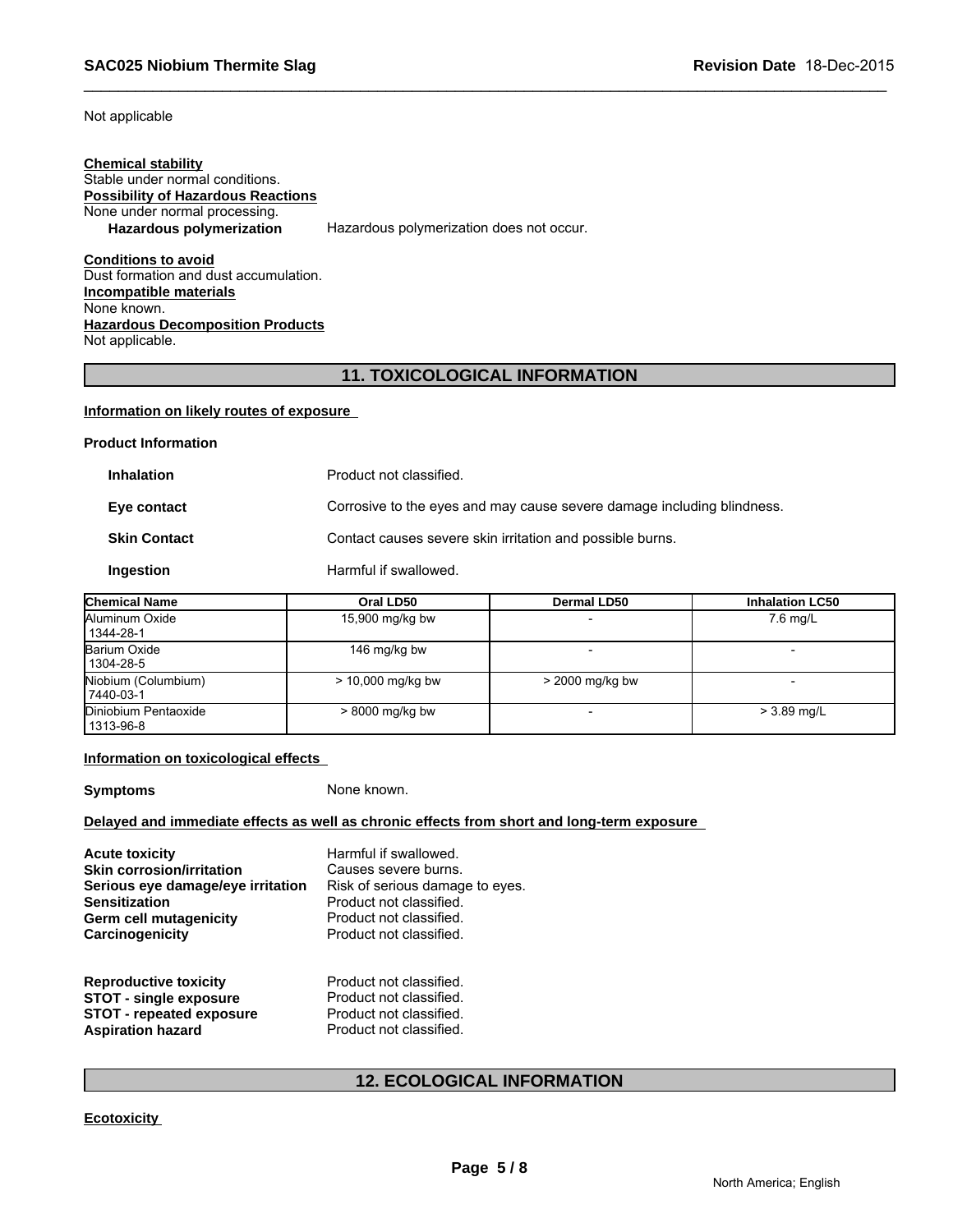This product as shipped is not classified for aquatic toxicity.

| <b>Chemical Name</b>              | Algae/aquatic plants                                                                                                                                                                                               | Fish                                                                                                                                                                                                                                                                                                                    | <b>Toxicity to</b><br>microorganisms                                                              | <b>Crustacea</b>                                                                                                                                  |
|-----------------------------------|--------------------------------------------------------------------------------------------------------------------------------------------------------------------------------------------------------------------|-------------------------------------------------------------------------------------------------------------------------------------------------------------------------------------------------------------------------------------------------------------------------------------------------------------------------|---------------------------------------------------------------------------------------------------|---------------------------------------------------------------------------------------------------------------------------------------------------|
| Aluminum Oxide<br>1344-28-1       | The 96-h EC50 values for<br>reduction of biomass of<br>Pseudokirchneriella<br>subcapitata in AAP-Medium<br>at pH 6, 7, and 8 were<br>estimated as 20.1, 5.4, and<br>150.6 µg/L, respectively, for<br>dissolved Al. | The 96 h LC50 of Aluminum<br>chloride to Oncorhynchus<br>mykiss ranged from 7.4 mg<br>of Al/L at pH 6.5 to 14.6 mg<br>of Al/L at pH 7.5. The 96-hr<br><b>LC50 for Pimephales</b><br>promelas exposed to<br>Aluminum chloride ranged<br>from 1.16 to 44.8 mg/L with<br>water hardness increasing<br>from 25 to 200 mg/L. |                                                                                                   | The 48-hr EC50 for<br>Ceriodaphnia dubia exposed<br>to Aluminium chloride<br>ranged from 1.9 to 2.6 mg/L<br>with pH ranging from 7.42 to<br>8.13. |
| Barium Oxide<br>1304-28-5         | The 96 h IC50 of Barium to<br>Lemna minor was 102 mg/L.                                                                                                                                                            | The 28-day LC50 of Barium<br>to Oncorhynchus mykiss<br>was 42.7 mg/L                                                                                                                                                                                                                                                    | The 3 h EC50 of Barium<br>Oxide for activated sludge<br>was greater than 1000 mg/L.               | The 48-hr EC50 for Daphnia<br>magna exposed to Barium<br>was 14.5 mg/L.                                                                           |
| Diniobium Pentaoxide<br>1313-96-8 | The 72 h EC50 of<br>Ditantalum pentaoxide to<br>Desmodesmus subspicatus<br>was greater than 1 mg/L                                                                                                                 | The 96 h LC50 of Ditantalum<br>pentaoxide to Danio rerio<br>was greater than or equal to<br>1 $mg/L$ .                                                                                                                                                                                                                  | The 3 h EC50 of Ditantalum<br>pentaoxide for activated<br>sludge was greater than<br>10,000 mg/L. | The 48 h EC50 of<br>Ditantalum pentaoxide to<br>Daphnia magna was greater<br>than or equal to 1 mg/L.                                             |
| Niobium (Columbium)<br>7440-03-1  |                                                                                                                                                                                                                    |                                                                                                                                                                                                                                                                                                                         |                                                                                                   |                                                                                                                                                   |

\_\_\_\_\_\_\_\_\_\_\_\_\_\_\_\_\_\_\_\_\_\_\_\_\_\_\_\_\_\_\_\_\_\_\_\_\_\_\_\_\_\_\_\_\_\_\_\_\_\_\_\_\_\_\_\_\_\_\_\_\_\_\_\_\_\_\_\_\_\_\_\_\_\_\_\_\_\_\_\_\_\_\_\_\_\_\_\_\_\_\_\_\_

# **Other adverse effects**

# **13. DISPOSAL CONSIDERATIONS Waste treatment methods Disposal of wastes** Disposal should be in accordance with applicable regional, national and local laws and regulations. **Contaminated packaging** Disposal should be in accordance with applicable regional, national and local laws and regulations.

This product contains one or more substances that are listed with the State of California as a hazardous waste.

# **14. TRANSPORT INFORMATION**

**DOT** Not regulated

# **15. REGULATORY INFORMATION**

| <b>International Inventories</b> |          |
|----------------------------------|----------|
| TSCA                             | Complies |
| <b>DSL/NDSL</b>                  | Complies |
| <b>EINECS/ELINCS</b>             | Complies |
| ENCS                             | Complies |
| <b>IECSC</b>                     | Complies |
|                                  |          |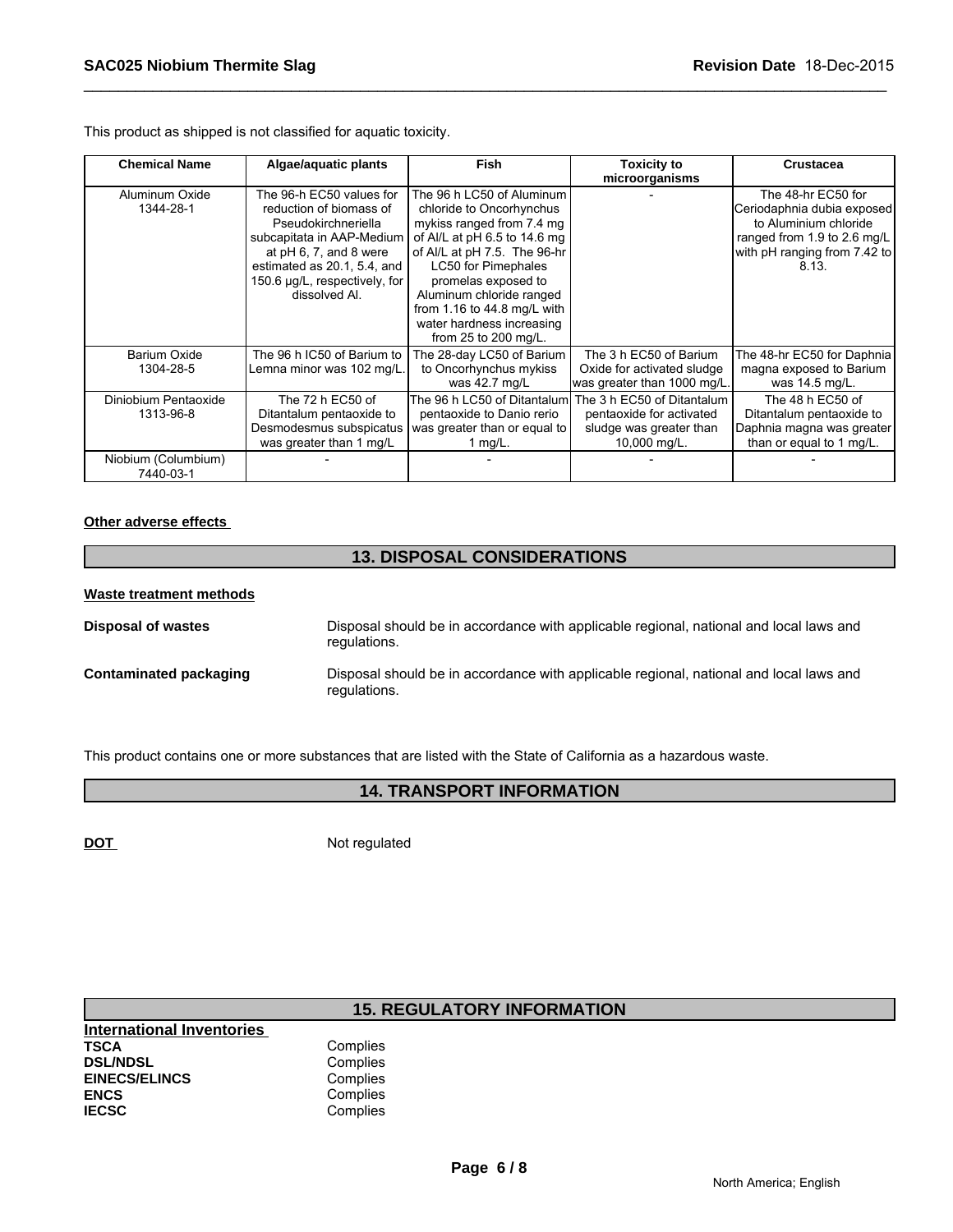| <b>KECL</b>  | Complies |  |
|--------------|----------|--|
| <b>PICCS</b> | Complies |  |
| <b>AICS</b>  | Complies |  |

**Legend:** 

**TSCA** - United States Toxic Substances Control Act Section 8(b) Inventory

**DSL/NDSL** - Canadian Domestic Substances List/Non-Domestic Substances List

**EINECS/ELINCS** - European Inventory of Existing Chemical Substances/European List of Notified Chemical Substances

**ENCS** - Japan Existing and New Chemical Substances

**IECSC** - China Inventory of Existing Chemical Substances

**KECL** - Korean Existing and Evaluated Chemical Substances

**PICCS** - Philippines Inventory of Chemicals and Chemical Substances

**AICS** - Australian Inventory of Chemical Substances

# **US Federal Regulations**

# **SARA 313**

Section 313 of Title III of the Superfund Amendments and Reauthorization Act of 1986 (SARA). This product contains a chemical or chemicals which are subject to the reporting requirements of the Act and Title 40 of the Code of Federal Regulations, Part 372

\_\_\_\_\_\_\_\_\_\_\_\_\_\_\_\_\_\_\_\_\_\_\_\_\_\_\_\_\_\_\_\_\_\_\_\_\_\_\_\_\_\_\_\_\_\_\_\_\_\_\_\_\_\_\_\_\_\_\_\_\_\_\_\_\_\_\_\_\_\_\_\_\_\_\_\_\_\_\_\_\_\_\_\_\_\_\_\_\_\_\_\_\_

| <b>Chemical Name</b>                       | <b>CAS No.</b>            | Weight-% | $\sim$ AD<br>242<br>`hreshold<br>∵Values %<br>n<br>. |
|--------------------------------------------|---------------------------|----------|------------------------------------------------------|
| $-28-$<br><b>Aluminum</b><br>1344<br>Oxide | $1344 - 2^{\circ}$<br>-28 | 75-85    |                                                      |
| Bariu<br>1304-28-5<br>Oxide                | 1304-28-5                 | 15-25    |                                                      |

# **SARA 311/312 Hazard Categories**

| Acute health hazard               | Yes |
|-----------------------------------|-----|
| <b>Chronic Health Hazard</b>      | N٥  |
| Fire hazard                       | N٥  |
| Sudden release of pressure hazard | N٥  |
| <b>Reactive Hazard</b>            | N٥  |

#### **CWA (Clean Water Act)**

This product does not contain any substances regulated as pollutants pursuant to the Clean Water Act (40 CFR 122.21 and 40 CFR 122.42)

# **CERCLA**

This material, as supplied, does not contain any substances regulated as hazardous substances under the Comprehensive Environmental Response Compensation and Liability Act (CERCLA) (40 CFR 302) or the Superfund Amendments and Reauthorization Act (SARA) (40 CFR 355). There may be specific reporting requirements at the local, regional, or state level pertaining to releases of this material

# **US State Regulations**

#### **California Proposition 65**

This product does not contain any Proposition 65 chemicals

# **U.S. State Right-to-Know Regulations**

| <b>Chemical Name</b>        | <b>New Jersey</b> | <b>Massachusetts</b> | <b>Pennsylvania</b> |
|-----------------------------|-------------------|----------------------|---------------------|
| Aluminum Oxide<br>1344-28-1 |                   |                      |                     |
| Barium Oxide<br>1304-28-5   |                   |                      | ,,                  |

# **U.S. EPA Label Information**

**EPA Pesticide Registration Number** Not applicable

# **16. OTHER INFORMATION**